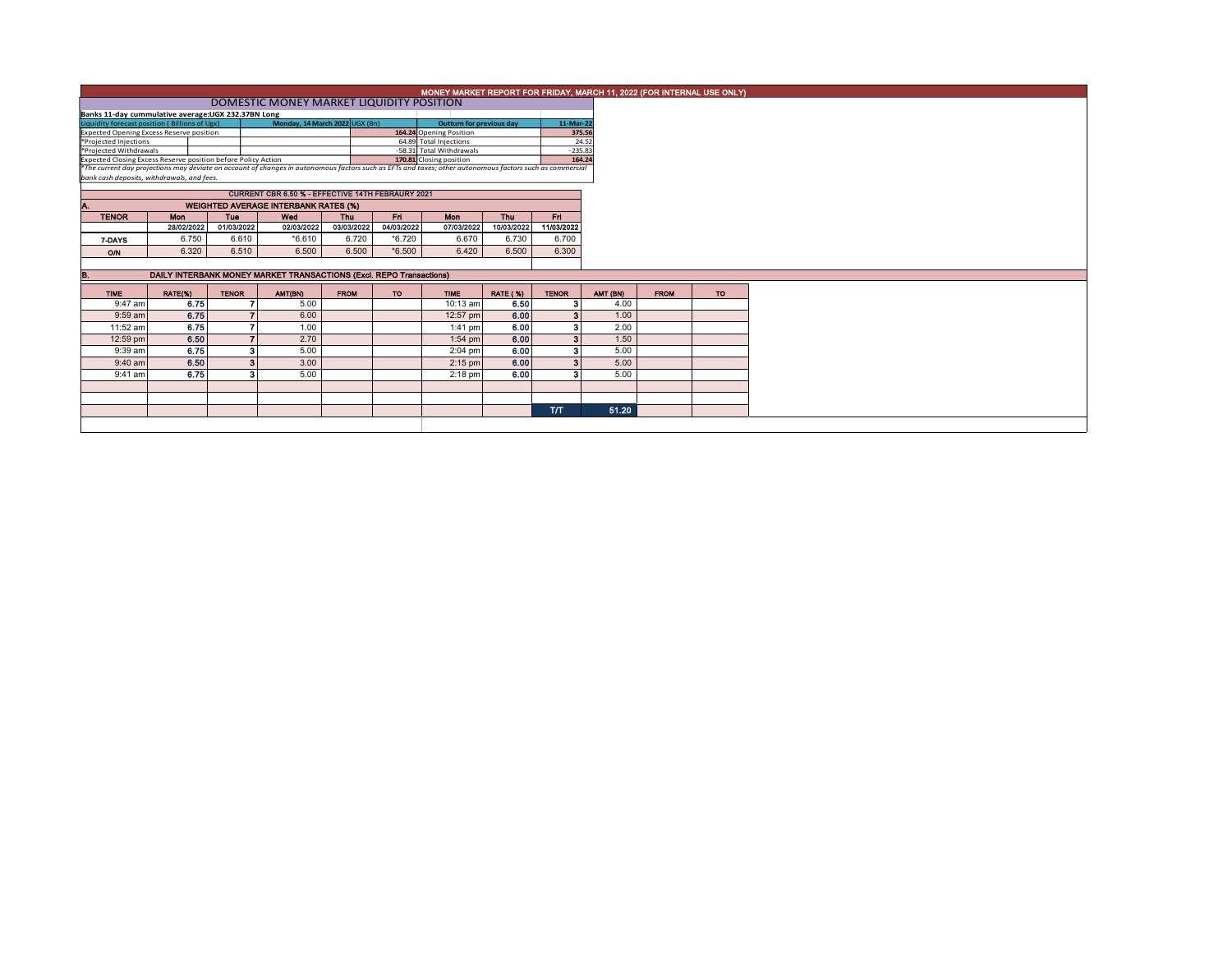|                                                                               |            |                                                                                      |            | CBR AND THE 7- DAY WAR INTERBANK RATES |            |            |                                                                                                                                                                                                                                                                                                                                                                                                                                                                  |            |            |            |            |            |            |            |
|-------------------------------------------------------------------------------|------------|--------------------------------------------------------------------------------------|------------|----------------------------------------|------------|------------|------------------------------------------------------------------------------------------------------------------------------------------------------------------------------------------------------------------------------------------------------------------------------------------------------------------------------------------------------------------------------------------------------------------------------------------------------------------|------------|------------|------------|------------|------------|------------|------------|
| 9.500<br>9.000<br>8.500<br>8.000<br>7.500<br>7.000<br>6.500<br>6.000<br>5.500 |            |                                                                                      |            |                                        |            |            | $\begin{minipage}{0.5cm} \begin{minipage}{0.5cm} \begin{minipage}{0.5cm} \begin{minipage}{0.5cm} \begin{minipage}{0.5cm} \begin{minipage}{0.5cm} \begin{minipage}{0.5cm} \begin{minipage}{0.5cm} \begin{minipage}{0.5cm} \begin{minipage}{0.5cm} \end{minipage} \end{minipage} \end{minipage} \end{minipage} \end{minipage} \end{minipage} \begin{minipage}{0.5cm} \begin{minipage}{0.5cm} \begin{minipage}{0.5cm} \begin{minipage}{0.5cm} \begin{minipage}{0.5$ |            |            |            |            |            |            |            |
| 5.000<br>4.500                                                                |            |                                                                                      |            |                                        |            |            |                                                                                                                                                                                                                                                                                                                                                                                                                                                                  |            |            |            |            |            |            |            |
| 4.000                                                                         | 21/02/2022 | 22/02/2022                                                                           | 23/02/2022 | 24/02/2022                             | 25/02/2022 | 28/02/2022 | 01/03/2022                                                                                                                                                                                                                                                                                                                                                                                                                                                       | 02/03/2022 | 03/03/2022 | 04/03/2022 | 07/03/2022 | 09/03/2022 | 10/03/2022 | 11/03/2022 |
|                                                                               |            |                                                                                      |            |                                        |            |            | • Overnight WAR -7-day WAR - CBR rate -Upper bound -Lower bound                                                                                                                                                                                                                                                                                                                                                                                                  |            |            |            |            |            |            |            |
|                                                                               |            | MONETARY POLICY OPERATIONS MATURITIES PROFILE: (17-MARCH- 2022 TO 10-NOVEMBER- 2022) |            |                                        |            |            |                                                                                                                                                                                                                                                                                                                                                                                                                                                                  |            |            |            |            |            |            |            |

|                                                                                                | 17-Mar-22 | 24-Mar-22                | 31-Mar-22 | 07-Apr-22 | 14-Apr-22                | 28-Apr-22 | 05-May-22 | 12-May-22                | 02-Jun-22 | 04-Aug-22 | 18-Aug-22 | 10-Nov-22                |          |
|------------------------------------------------------------------------------------------------|-----------|--------------------------|-----------|-----------|--------------------------|-----------|-----------|--------------------------|-----------|-----------|-----------|--------------------------|----------|
| <b>REPO</b>                                                                                    | 468.05    | $\overline{\phantom{a}}$ |           |           | -                        |           |           | -                        | $\sim$    |           |           | $\overline{\phantom{0}}$ | 468.05   |
| <b>REV REPO</b>                                                                                |           | . .                      |           |           | $\overline{\phantom{a}}$ |           |           | $\overline{\phantom{a}}$ |           |           |           |                          |          |
| <b>BOU BILL/DEPO A</b>                                                                         | 27.00     |                          | 205.09    | 51.20     | 240.07                   | 52.02     | 537.46    | 10.09                    | 10.00     | 33.00     | 26.60     | 15.00                    | .207.52  |
| <b>TOTALS</b>                                                                                  | 495.05    | and the                  | 205.09    | 51.20     | 240.07                   | 52.02     | 537.46    | 10.09                    | 10.00     | 33.00     | 26.60     | 15.00                    | 1.675.57 |
| Total O/S Deposit Auction & BOU Bill balances held by BOU up to 10 November 2022: UGX 1.208 BN |           |                          |           |           |                          |           |           |                          |           |           |           |                          |          |
| Total O/S Repo, Reverse Repo, BOU Bill balances held by BOU: UGX 1,676 BN                      |           |                          |           |           |                          |           |           |                          |           |           |           |                          |          |

|                                                                  | (EI) STOCK OF TREASURY SECURITIES                                                    |                    |                  |  | <b>ED</b><br><b>MONETARY POLICY MARKET OPERATIONS</b> |                   |               |            |              |                |  |  |
|------------------------------------------------------------------|--------------------------------------------------------------------------------------|--------------------|------------------|--|-------------------------------------------------------|-------------------|---------------|------------|--------------|----------------|--|--|
|                                                                  | LAST TBIILS ISSUE DATE: 03-MARCH-2022                                                |                    |                  |  | (VERTICAL REPOS, REV-REPOS & BOU BILL)                |                   |               |            |              |                |  |  |
| 6.014.64<br>14/03/2022<br>On-the-run O/S T-BILL STOCKs (Bns-UGX) |                                                                                      |                    |                  |  |                                                       | <b>ISSUE DATE</b> | <b>AMOUNT</b> | <b>WAR</b> | <b>RANGE</b> | <b>TENOR</b>   |  |  |
| 23.010.08<br>On-the-run O/S T-BONDSTOCKs(Bns-UGX)                |                                                                                      |                    |                  |  | 14/03/2022 BOU BILL                                   | 10-Feb            | 49.74         | 6.946      |              | 28             |  |  |
| TOTAL TBILL & TBOND STOCK- UGX                                   |                                                                                      |                    | 29.024.72        |  | <b>BOU BILL</b>                                       | 10-Feb            | 29.68         | 7.103      |              | 56             |  |  |
| Q/S=Outstanding                                                  |                                                                                      |                    |                  |  | <b>BOU BILL</b>                                       | $10$ -Feb         | 203.58        | 7.398      |              | 84             |  |  |
| <b>MATURITY</b>                                                  | <b>TOTAL STOCK</b>                                                                   | YTM (%)            | <b>CHANGE IN</b> |  | <b>REPO</b>                                           | 10-Feb            | 718.00        | 6.500      |              |                |  |  |
|                                                                  | <b>(BN UGX)</b>                                                                      | <b>AT CUT OFF*</b> | YTM (+/-)        |  | <b>REPO</b>                                           | $11-Feb$          | 133.00        | 6.500      |              |                |  |  |
| 91                                                               | 106.84                                                                               | 6,501              | 0.000            |  | <b>REPO</b>                                           | 15-Feb            | 303.00        | 6.500      |              |                |  |  |
| 182                                                              | 421.76                                                                               | 8.400              | 0.000            |  | <b>BOU BILL</b>                                       | $17-Feb$          | 2.98          | 6.906      |              | 28             |  |  |
| 364                                                              | 5.486.03                                                                             | 9.700              | 0.000            |  | <b>BOU BILL</b>                                       | 17-Feb            | 207.78        | 7.176      |              | 56             |  |  |
| 2YR                                                              | 595.21                                                                               | 11.000             | 1.000            |  | <b>BOU BILL</b>                                       | 17-Feb            | 9.92          | 7.353      |              | 84             |  |  |
| 3YR                                                              | $\overline{\phantom{a}}$                                                             | 12.090             | $-1.010$         |  | <b>REPO</b>                                           | 17-Feb            | 404.00        | 6.500      |              |                |  |  |
| 5YR                                                              | 1.119.91                                                                             | 14,390             | 1.390            |  | <b>REPO</b>                                           | 28-Feb            | 431.50        | 6.500      |              |                |  |  |
| 10YR                                                             | 10.364.47                                                                            | 14.000             | 0.261            |  | <b>REPO</b>                                           | 01-Mar            | 258.50        | 6.500      |              | $\overline{2}$ |  |  |
| 15YR                                                             | 9.035.22                                                                             | 14.390             | $-1.510$         |  | <b>BOU BILL</b>                                       | 03-Mar            | 169.09        | 6.998      |              | 28             |  |  |
| 20YR                                                             | 1.895.27                                                                             | 15,900             | 0.400            |  | <b>BOU BILL</b>                                       | 03-Mar            | 2.00          | 7.169      |              | 56             |  |  |
|                                                                  | Cut OFF is the lowest price/highest vield that satisfies the auction awarded amount. |                    |                  |  | <b>BOU BILL</b>                                       | 03-Mar            | 14.11         | 9.099      |              | 252            |  |  |
|                                                                  |                                                                                      |                    |                  |  | <b>REPO</b>                                           | 03-Mar            | 394.00        | 6.500      |              |                |  |  |
|                                                                  |                                                                                      |                    |                  |  | <b>REPO</b>                                           | 04-Mar            | 76.00         | 6.500      |              |                |  |  |
|                                                                  |                                                                                      |                    |                  |  | <b>REPO</b>                                           | 07-Mar            | 264.00        | 6.500      |              |                |  |  |
|                                                                  |                                                                                      |                    |                  |  | <b>BOU BILL</b>                                       | 10-Mar            | 21.09         | 6.906      |              | 28             |  |  |
|                                                                  |                                                                                      |                    |                  |  | <b>BOU BILL</b>                                       | 10-Mar            | 326.83        | 7.149      |              | 56             |  |  |
|                                                                  |                                                                                      |                    |                  |  | <b>BOU BILL</b>                                       | 10-Mar            | 9.83          | 7.357      |              | 84             |  |  |
|                                                                  |                                                                                      |                    |                  |  | <b>REPO</b>                                           | 10-Mar            | 287.50        | 6.500      |              |                |  |  |
|                                                                  |                                                                                      |                    |                  |  | <b>REPO</b>                                           | 11-Mar            | 180.00        | 6.500      |              | 6              |  |  |
|                                                                  |                                                                                      |                    |                  |  |                                                       |                   |               |            |              |                |  |  |

WAR-Weighted Average Rate